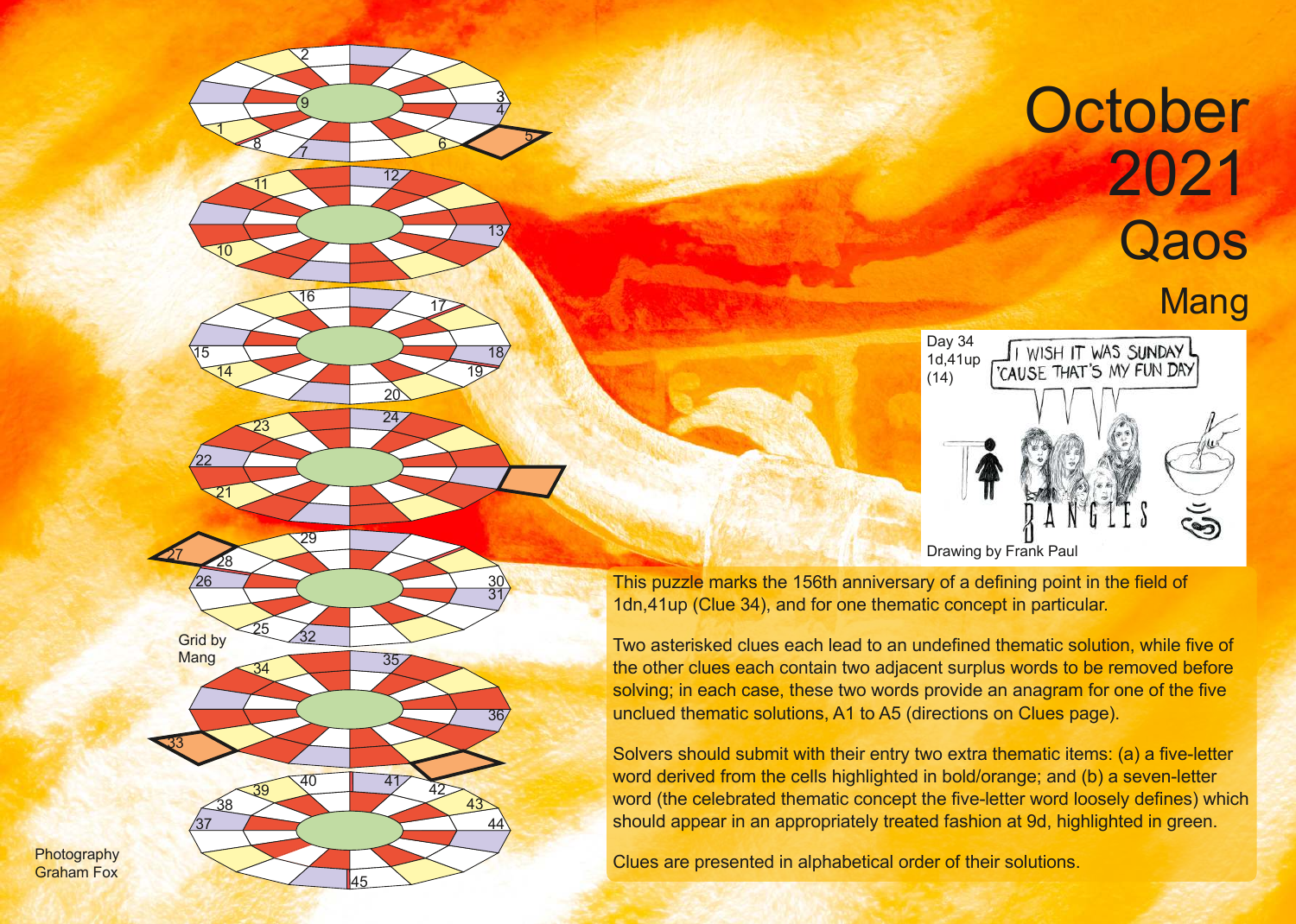| <b>MON</b>                                                                                           | <b>TUES</b>                                                                           | <b>WED</b>                                                             | <b>THURS</b>                                                  | <b>FRI</b>                                                | <b>SAT</b>                                                           | <b>SUN</b>                                                                |
|------------------------------------------------------------------------------------------------------|---------------------------------------------------------------------------------------|------------------------------------------------------------------------|---------------------------------------------------------------|-----------------------------------------------------------|----------------------------------------------------------------------|---------------------------------------------------------------------------|
| In their own<br>alphabetical order, the<br>five unclued solutions<br>anagrammed within<br>clues are: | A1: 40AC (8)<br>A2: 45AC (8)<br>A3: 17AC (7,6)<br>A4: 25di, 31AC (8)<br>A5: 26AC (11) |                                                                        |                                                               | 144di<br>River runs drier (5)                             | 2 <sub>28C</sub><br>Gold and top grades<br>inspire student halls (5) | 34d<br>"Complex math about<br>unknown" - I grasp<br>university angle (7)  |
| $4_{12di}$                                                                                           | 5 <sub>33di</sub>                                                                     | 6 <sub>15di</sub>                                                      | 7 40di                                                        | 8 32d                                                     | 9 <sub>27di</sub>                                                    | 10 <sub>10di</sub>                                                        |
|                                                                                                      |                                                                                       |                                                                        |                                                               |                                                           |                                                                      |                                                                           |
| Food pulp produced by<br>chemistry set - stir<br>away $(5)$                                          | Do riders recklessly<br>race with no protective<br>covering in sight? (6)             | Tip with old money (5)                                                 | Girl's beginning to break<br>into terrible song (5)           | Van Gogh lost this<br>landscape, a Realism<br>piece $(3)$ | Do not possess shelter<br>before onset of<br>typhoon (6)             | Literary festival starts to<br>look effective for poet's<br>welfare $(5)$ |
| 11 18AC                                                                                              | $12_{6d}$                                                                             | $13$ $_{39up}$                                                         | $14_{17di}$                                                   | 15 <sub>43up</sub>                                        | 16 <sub>29di</sub>                                                   | $17$ 22di                                                                 |
| Asian country's short<br>version of passport<br>maybe includes name $(3)$                            | Criminal ring in a fix (7)                                                            | From which delivery<br>process routine? (2,5)                          | Close to shock, before<br>new present's<br>revealed (5)       | German state's plant<br>lacks $5(7)$                      | Scottish liar and king<br>meet rapture capturing<br>Spain (5)        | Tumour in cheek? It's<br>nothing, mother (6)                              |
| 18 <sub>24di</sub>                                                                                   | $19$ <sub>7d-4</sub>                                                                  | 20 16di, 20C-4                                                         | $21$ 35di                                                     | $22$ <sub>2di</sub>                                       | 23 <sub>34di</sub>                                                   | $24$ 8di, 37AC, 8di-2                                                     |
| 1960s' youth embraces<br>training for rickety<br>engine vehicle (5)                                  | Want drugs per users,<br>stashed within<br>neighbourhood limits (4)                   | National writer<br>returns with<br>Descartes' rubber (8)               | Assassin, one in news<br>by foreign agreement (5)             | Explosive made from<br>gold can backfire (5)              | Messenger's number 1<br>in France about current<br>love $(6)$        | They plan on cooking<br>food for three<br>approximately (2,3,5,2)         |
| 25 <sub>37up</sub>                                                                                   | $26$ 42di                                                                             | $27$ 11di                                                              | 28 <sub>30di</sub>                                            | 29 <sub>21di</sub>                                        | 30 <sub>38di</sub>                                                   | $31$ 5di                                                                  |
| Summary of rugby set<br>piece after words are<br>exchanged (7)                                       | Pulp made using clean<br>energy (5)                                                   | Managed to cover up<br>half your fabric (5)                            | Old official to turn back<br>east $(5)$                       | Mature writing, maybe<br>by independent writer (5)        | Petty quarrel over<br>recipe for fish (5)                            | So, stocking cheap<br>goods still? (6)                                    |
| $32$ 23di                                                                                            | $33$ 1C,8di-2,14AC*                                                                   | $\mathbb{S}4$ 1d,41up*                                                 | $35$ 36di                                                     | $36$ 3di                                                  | $37$ 19di                                                            | 38 13di                                                                   |
| Narrow spill (5)                                                                                     | No-one's centre of gravity<br>is unstable orbiting hard<br>Earth (3,12,2,6)           | Mother's upset with<br>daughter asking why I<br>see son after war (14) | Malaysian prince's<br>"punk" insult regularly<br>recalled (5) | Climber very eager to<br>climb Himalayan<br>peaks? (5)    | Ends of lolly seem to<br>feel most melted (5)                        | Hebrew character: zero<br>talking, not with<br>extremists (5)             |